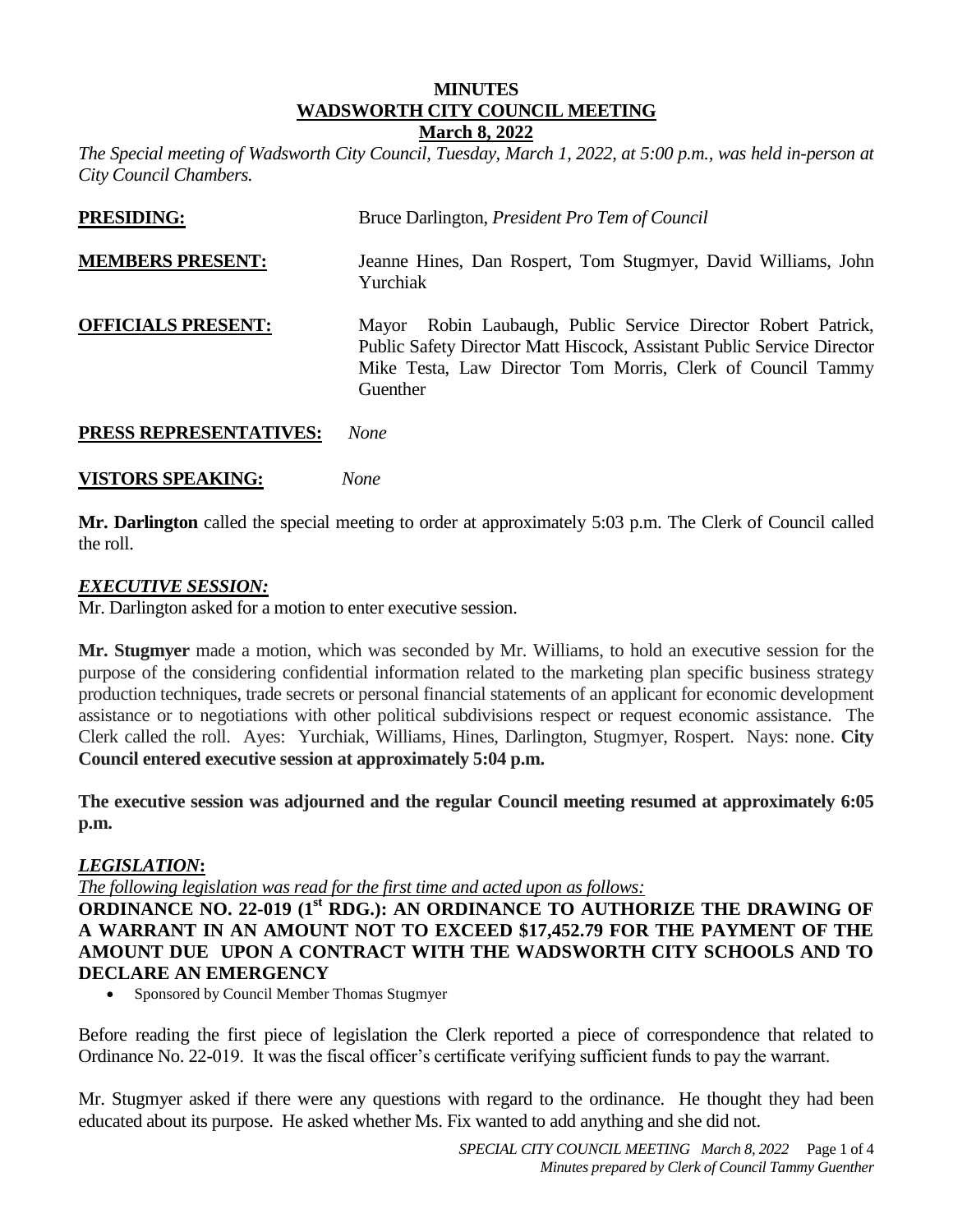Seeing no questions, Mr. Stugmyer made a motion, which was seconded by Mr. Williams, to suspend the three reading rule on Ordinance No. 22-019. A roll call vote was taken. Ayes: Yurchiak, Williams, Hines, Darlington, Stugmyer, Rospert. Nays: none. Mr. Stugmyer called the question. Mr. Darlington called for a vote. A roll call vote was taken. Ayes: Williams, Hines, Darlington, Stugmyer, Rospert, Yurchiak. Nays: none. **Ordinance No. 22-019 declared to have been adopted March 8, 2022.**

*The following legislation was read for the second time, having been previously read at different meetings on different days, and acted upon as follows:* 

**ORDINANCE NO. 22-015 (2nd RDG.): AN ORDINANCE AUTHORIZING THE MAYOR TO ENTER INTO A COMMUNITY REINVESTMENT AREA AGREEMENT WITH ECS TUNING, LLC** A**ND DECLARING AN EMERGENCY**

- Sponsored by Council Member Thomas Stugmyer
- Forwarded by the Economic Development & Planning Committee February 14, 2022

Mr. Stugmyer made a motion, which was seconded by Mr. Williams, to move Ordinance No. 22-015 to third reading. An all in favor vote was taken and all Council members present voted in favor of the motion. **Ordinance No. 22-015 advanced to third reading for the meeting of March 15, 2022.**

#### **22-017 (2nd RDG.): AN ORDINANCE APPROVING THE EXECUTION OF A JOB CREATION GRANT PROGRAM AGREEMENT WITH ECS TUNING LLC CONSISTENT WITH THE GUIDELINES ATTACHED TO ORDINANCE 20-095 AND DECLARING AN EMERGENCY**

- Sponsored by Council Member Thomas Stugmyer
- Discussed by the Economic Development & Planning Committee February 14, 2022

Mr. Stugmyer made a motion, which was seconded by Mr. Williams, to move Ordinance No. 22-017 to third reading. An all in favor vote was taken and all Council members present voted in favor of the motion. **Ordinance No. 22-017 advanced to third reading for the meeting of March 15, 2022.**

## **OTHER BUSINESS:**

# **A. Fire Station Financing**

Mr. Hiscock greeted the Council and distributed a hand-out with regard to the financing plan. Following the work session, he wanted to get back with them as soon as possible to give follow-up information and talk to them about where they were in the process.

Mr. Hiscock asked their RFC, the City's construction management firm, to define their cost estimate further based on discussions about alternates. That refinement was what they had in front of them in terms a revised cost estimate.

Based on those discussions, they:

- eliminated some of the training props that were originally listed in the alternates;

- reduced the number of canopies from four to three;

- kept some of the masonry aspects and certainly some of the items on the front of the building that were identified;

- kept what was defined as the better quality, or original, window systems that had been suggested;

- balanced the use of more masonry on the front of the building with the use of more metal siding on the sides and back of the building – looking for cost savings there;

- kept the dispatch center within the facility;

- kept the storage or training mezzanine area;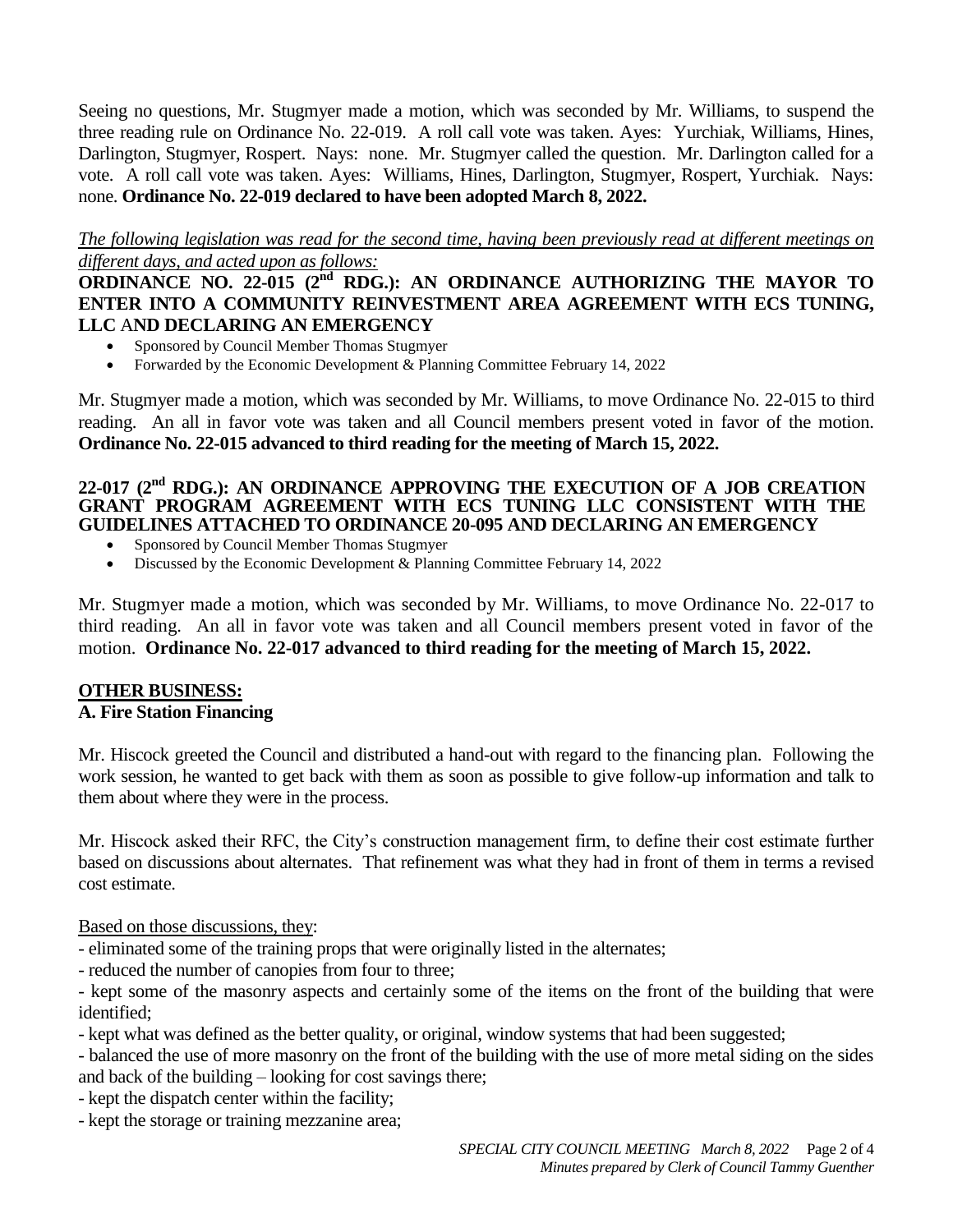- added a stairwell because they originally planned to use the training tower stairwell;

- eliminated the training tower;
- and kept the cost saving apparatus bay roof structure alternate that they'd spent time talking about.

As they could see, based on those changes, the building system and construction management cost equated to about \$7.8 million, if the two contingency line items as discussed in the work session. The total new construction cost estimate was just over \$9 million. That was the new budget item based on their work session.

They also heard Council loud and clear, with requests to examine the existing cash reserves and come up with maybe a different financing plan. They had done that. What they were able to do was identify some dollars in not only the general fund, but also in the 212 EMS Fund. Specifically, they were thinking about adding \$750,000 in general fund cash to the financing plan, as well as adding \$250,000 in cash from the 212 fund. Recalling the discussions, what they essentially would be adding was another \$1 million in cash to the financing plan.

Therefore, they would have \$2.7 million coming from the EMS Site Fund and the Satellite Fire Station Fund. They would have the \$1 million that had been talked about previously from the general fund, and now if they added an additional \$1 million, they were essentially putting \$4.7 million in cash to finance the project. That equated to about 52% of the hard construction costs to be funded purely with cash at that point. If they added the estimated \$1.4 million in soft project costs – not what they had under the soft project costs that they'd talked about – things like the land acquisition fees and the due diligence done there, the architectural and engineering fees, and some of the CMAR pre-construction fees amounted to about another \$1.4 million. He asked them to remember that they funded all of those, and would continue to fund those types of soft costs, using cash. So if they took that \$1.4 million and added it, they were putting about \$6.1 million in cash into the project, which equated to right around 58% of a cash fund for the entire project. They would be using quite a bit of cash.

Mr. Hiscock thought it was important and he wanted to make sure to make his opinion known. While he understood Council's discussion about using cash, he would say for the record, that in his opinion, there was no better time for a local government like Wadsworth, to issue debt to finance long-term capital investments, specifically designed to serve the community not only now, but for the decades to come. These were the exact types of assets that benefitted not only current taxpayers, but also future taxpayers. So there was some benefit to financing that and making multiple series of demographics to pay off that kind of asset.

Mr. Hiscock said he would ask Auditor Fix to speak to some of those items from a GFOA principle, as well as well as the low interest rates currently. If they issued debt for a project later, they would not have those same, low interest rates at that point in time. So there was some benefit to it.

Looking at the revised debt issuance, if they were so inclined to follow that recommendation, if they used \$4.7 million in cash, that amount would come right off of the \$9 million in terms of the new construction hard costs. That would mean they would have to issue debt for the fire station in the amount of \$4.3 million. Remember, he said, the entire plan had always included also issuing debt to purchase a replacement of aerial ladder one, which was estimated at \$1.6 million. So they would issue a total debt in the amount of \$5.9 million, if they used \$4.7 in cash toward the project.

Mr. Hiscock said he wanted to get in front of Council to deliver this information as soon as possible because scheduling was important to their project. Their next steps would be to have Bryan Cooper speak to them. He worked with the City's bond counsel as their municipal advisor and could talk about the actual debt issuance.